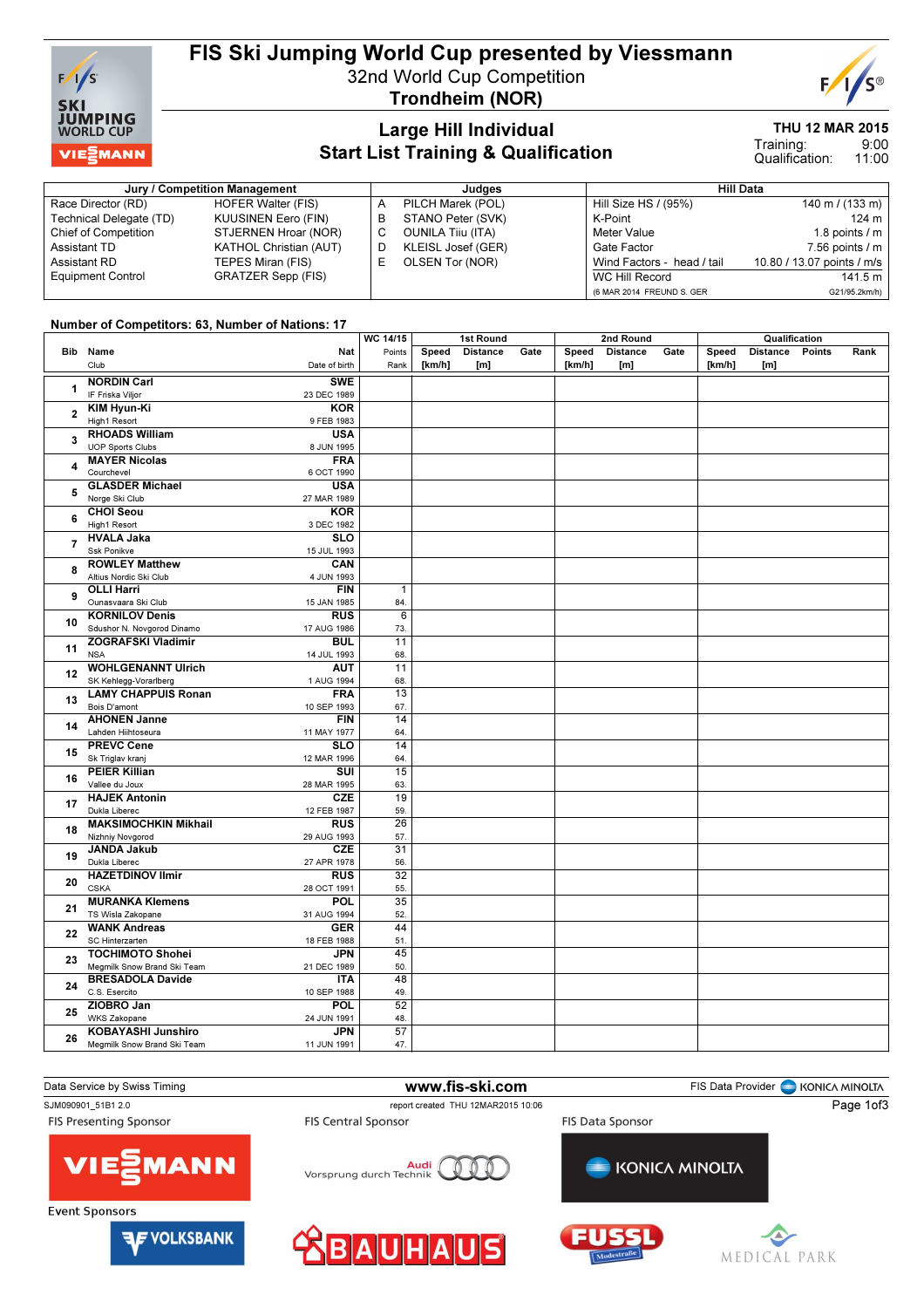

# FIS Ski Jumping World Cup presented by Viessmann

32nd World Cup Competition



Trondheim (NOR)

### Large Hill Individual Start List Training & Qualification

THU 12 MAR 2015

9:00 11:00 Training: Qualification:

|              |                                                   |                  |        | 1st Round       |      |        |                 | 2nd Round |        | Qualification   |        |      |
|--------------|---------------------------------------------------|------------------|--------|-----------------|------|--------|-----------------|-----------|--------|-----------------|--------|------|
| Bib          | Name<br>Nat                                       | Points           | Speed  | <b>Distance</b> | Gate | Speed  | <b>Distance</b> | Gate      | Speed  | <b>Distance</b> | Points | Rank |
|              |                                                   |                  | [km/h] |                 |      | [km/h] |                 |           | [km/h] | [m]             |        |      |
|              | Club<br>Date of birth                             | Rank             |        | [m]             |      |        | [m]             |           |        |                 |        |      |
|              | <b>SAKUYAMA Kento</b><br>JPN                      | 62               |        |                 |      |        |                 |           |        |                 |        |      |
| 27           | Kitano Construction Corp.Ski Team<br>3 JUL 1990   | 46.              |        |                 |      |        |                 |           |        |                 |        |      |
|              | <b>FETTNER Manuel</b><br><b>AUT</b>               | 85               |        |                 |      |        |                 |           |        |                 |        |      |
| 28           |                                                   |                  |        |                 |      |        |                 |           |        |                 |        |      |
|              | SV Innsbruck-Bergisel-Tirol<br>17 JUN 1985        | 41.              |        |                 |      |        |                 |           |        |                 |        |      |
| 29           | <b>DIETHART Thomas</b><br>AUT                     | 92               |        |                 |      |        |                 |           |        |                 |        |      |
|              | UVB Hinzenbach-Oberoesterreich<br>25 FEB 1992     | 40.              |        |                 |      |        |                 |           |        |                 |        |      |
|              | <b>MATURA Jan</b><br><b>CZE</b>                   | 98               |        |                 |      |        |                 |           |        |                 |        |      |
| 30           | Dukla Liberec<br>29 JAN 1980                      | 39               |        |                 |      |        |                 |           |        |                 |        |      |
|              |                                                   | 105              |        |                 |      |        |                 |           |        |                 |        |      |
| 31           | <b>STJERNEN Andreas</b><br><b>NOR</b>             |                  |        |                 |      |        |                 |           |        |                 |        |      |
|              | Sprova <sub>IL</sub><br>30 JUL 1988               | 38.              |        |                 |      |        |                 |           |        |                 |        |      |
|              | <b>WELLINGER Andreas</b><br><b>GER</b>            | 118              |        |                 |      |        |                 |           |        |                 |        |      |
| 32           | Sc Ruhpolding<br>28 AUG 1995                      | 36.              |        |                 |      |        |                 |           |        |                 |        |      |
|              | <b>POPPINGER Manuel</b><br><b>AUT</b>             | 123              |        |                 |      |        |                 |           |        |                 |        |      |
| 33           | SV Innsbruck-Bergisel-Tirol<br>19 MAY 1989        | 34.              |        |                 |      |        |                 |           |        |                 |        |      |
|              |                                                   |                  |        |                 |      |        |                 |           |        |                 |        |      |
| 34           | <b>MAEAETTAE Jarkko</b><br><b>FIN</b>             | 130              |        |                 |      |        |                 |           |        |                 |        |      |
|              | Kainuun Hiihtoseura<br>28 DEC 1994                | 33.              |        |                 |      |        |                 |           |        |                 |        |      |
|              | <b>DESCOMBES SEVOIE Vincent</b><br><b>FRA</b>     | 139              |        |                 |      |        |                 |           |        |                 |        |      |
| 35           | Douanes - Chamonix<br>9 JAN 1984                  | 31.              |        |                 |      |        |                 |           |        |                 |        |      |
|              | <b>VASSILIEV Dimitry</b><br><b>RUS</b>            | 141              |        |                 |      |        |                 |           |        |                 |        |      |
| 36           |                                                   |                  |        |                 |      |        |                 |           |        |                 |        |      |
|              | Ufa Dinamo<br>26 DEC 1979                         | 30.              |        |                 |      |        |                 |           |        |                 |        |      |
| 37           | <b>DESCHWANDEN Gregor</b><br>SUI                  | 145              |        |                 |      |        |                 |           |        |                 |        |      |
|              | Horw<br>27 FEB 1991                               | 29.              |        |                 |      |        |                 |           |        |                 |        |      |
|              | <b>ASIKAINEN Lauri</b><br><b>FIN</b>              | 155              |        |                 |      |        |                 |           |        |                 |        |      |
| 38           | Kuusamon Erae-Veikot<br>28 MAY 1989               | 28.              |        |                 |      |        |                 |           |        |                 |        |      |
| 39           |                                                   |                  |        |                 |      |        |                 |           |        |                 |        |      |
|              | <b>PUNGERTAR Matjaz</b><br><b>SLO</b>             | 202              |        |                 |      |        |                 |           |        |                 |        |      |
|              | <b>SSK Menges</b><br>14 AUG 1990                  | 25.              |        |                 |      |        |                 |           |        |                 |        |      |
|              | <b>DEZMAN Nejc</b><br><b>SLO</b>                  | 207              |        |                 |      |        |                 |           |        |                 |        |      |
| 40           | SK Triglav Kranj<br>7 DEC 1992                    | 24.              |        |                 |      |        |                 |           |        |                 |        |      |
|              | <b>FORFANG Johann Andre</b><br><b>NOR</b>         | 227              |        |                 |      |        |                 |           |        |                 |        |      |
| 41           | Tromsoe Skiklubb                                  | 23.              |        |                 |      |        |                 |           |        |                 |        |      |
|              | 4 JUL 1995                                        |                  |        |                 |      |        |                 |           |        |                 |        |      |
| 42           | <b>TEPES Jurij</b><br><b>SLO</b>                  | 303              |        |                 |      |        |                 |           |        |                 |        |      |
|              | SD Dolomiti<br>14 FEB 1989                        | 22.              |        |                 |      |        |                 |           |        |                 |        |      |
|              | <b>TAKEUCHI Taku</b><br><b>JPN</b>                | 307              |        |                 |      |        |                 |           |        |                 |        |      |
| 43           | Kitano Construction Corp. Ski Club<br>20 MAY 1987 | 21.              |        |                 |      |        |                 |           |        |                 |        |      |
|              | <b>NEUMAYER Michael</b><br><b>GER</b>             | 324              |        |                 |      |        |                 |           |        |                 |        |      |
| 44           | SC 1906 Oberstdorf                                |                  |        |                 |      |        |                 |           |        |                 |        |      |
|              | 15 JAN 1979                                       | 20.              |        |                 |      |        |                 |           |        |                 |        |      |
| 45           | <b>KRAUS Marinus</b><br><b>GER</b>                | 327              |        |                 |      |        |                 |           |        |                 |        |      |
|              | Wsv Oberaudorf<br>13 FEB 1991                     | 19.              |        |                 |      |        |                 |           |        |                 |        |      |
|              | <b>ZYLA Piotr</b><br>POL                          | 365              |        |                 |      |        |                 |           |        |                 |        |      |
| 46           | KS Wisla Wisla<br>16 JAN 1987                     | 18.              |        |                 |      |        |                 |           |        |                 |        |      |
|              | <b>BARDAL Anders</b><br><b>NOR</b>                | $\overline{377}$ |        |                 |      |        |                 |           |        |                 |        |      |
| 47           | Steinkjer Skiklubb                                | 17.              |        |                 |      |        |                 |           |        |                 |        |      |
|              | 24 AUG 1982                                       |                  |        |                 |      |        |                 |           |        |                 |        |      |
| 48           | <b>JACOBSEN Anders</b><br><b>NOR</b>              | 432              |        |                 |      |        |                 |           |        |                 |        |      |
|              | Ringkollen Skiklubb<br>17 FEB 1985                | 16.              |        |                 |      |        |                 |           |        |                 |        |      |
|              | <b>ITO Daiki</b><br><b>JPN</b>                    | 455              |        |                 |      |        |                 |           |        |                 |        |      |
| 49           | Megmilk Snow Brand Ski Team<br>27 DEC 1985        | 15.              |        |                 |      |        |                 |           |        |                 |        |      |
|              | <b>EISENBICHLER Markus</b><br><b>GER</b>          | 477              |        |                 |      |        |                 |           |        |                 |        |      |
| 50           |                                                   |                  |        |                 |      |        |                 |           |        |                 |        |      |
|              | <b>TSV Siegsdorf</b><br>3 APR 1991                | 14.              |        |                 |      |        |                 |           |        |                 |        |      |
| 51           | <b>DAMJAN Jernej</b><br><b>SLO</b>                | 481              |        |                 |      |        |                 |           |        |                 |        |      |
|              | SSK Sam Ihan<br>28 MAY 1983                       | 13.              |        |                 |      |        |                 |           |        |                 |        |      |
|              | <b>FREITAG Richard</b><br><b>GER</b>              | 561              |        |                 |      |        |                 |           |        |                 |        |      |
| 52           | SG Nickelhuette Aue<br>14 AUG 1991                | 12.              |        |                 |      |        |                 |           |        |                 |        |      |
|              |                                                   |                  |        |                 |      |        |                 |           |        |                 |        |      |
| 53           | <b>VELTA Rune</b><br><b>NOR</b>                   | 606              |        |                 |      |        |                 |           |        |                 |        |      |
|              | Lommedalen II<br>19 JUL 1989                      | 11.              |        |                 |      |        |                 |           |        |                 |        |      |
|              |                                                   |                  |        |                 |      |        |                 |           |        |                 |        |      |
| Prequalified |                                                   |                  |        |                 |      |        |                 |           |        |                 |        |      |
|              |                                                   |                  |        |                 |      |        |                 |           |        |                 |        |      |
|              | STOCH Kamil<br><b>POL</b>                         | 616              |        |                 |      |        |                 |           |        |                 |        |      |

#### **54 STOCH Kamil**<br>KS Eve-nement Zakopane 25 MAY 1987 10. <sup>55</sup> AMMANN Simon SSC Toggenburg SUI 25 JUN 1981 622 9. 56 SCHLIERENZAUER Gregor SV Innsbruck-Bergisel-Tirol AUT 7 JAN 1990 628 8. <sup>57</sup> KASAI Noriaki Tsuchiya Home Ski Team **JPN** 6 JUN 1972 904 7.





**AF VOLKSBANK**